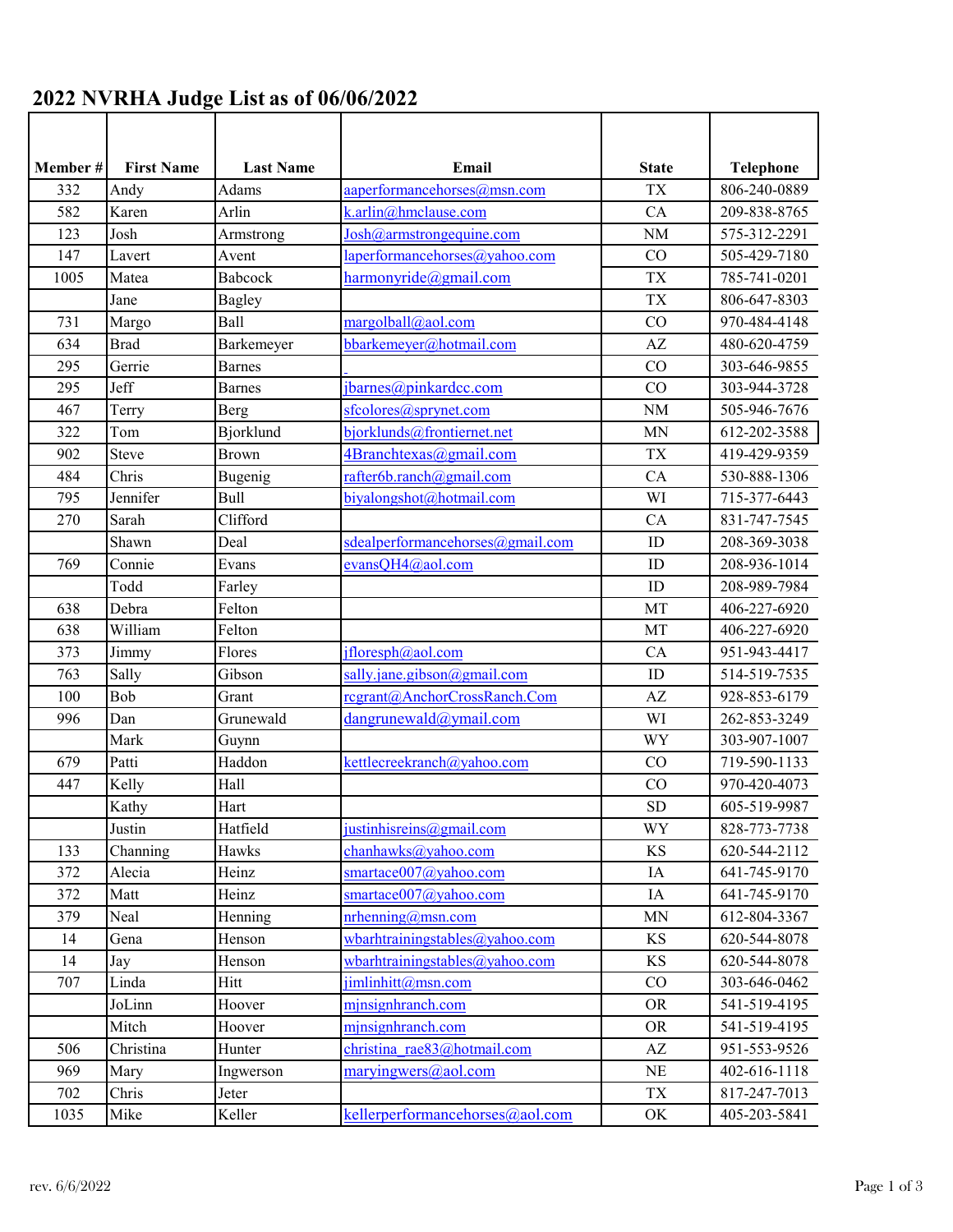| 2022 NVRHA Judge List as of 06/06/2022 |  |  |  |
|----------------------------------------|--|--|--|
|----------------------------------------|--|--|--|

| Member # | <b>First Name</b> | <b>Last Name</b> | Email                                   | <b>State</b>           | <b>Telephone</b>           |
|----------|-------------------|------------------|-----------------------------------------|------------------------|----------------------------|
| 488      | Sarah             | Kennedy          | rafter6b.random@gmail.com               | CA                     | 530-906-4447               |
| 557      | Craig             | Kohles           | $accutters(\omega_{\text{msn.com}})$    | CO                     | 970-234-2036               |
| 557      | Cynthia           | Kohles           | accutters@msn.com                       | CO                     | 970-234-2036               |
| 460      | Teresa            | Lauth            | barlstable@aol.com                      | <b>MN</b>              | 507-545-2850               |
| 436      | Mary              | Leonhart         | maryslittleacres@msn.com                | <b>MN</b>              | 651-653-8576               |
| 650      | Amy               | LeSatz           | amy-steve@bridle-bit.com                | CO                     | 970-978-9724               |
| 767      | Matthew           | Livengood        | mdlivngood@aol.com                      | ID                     | 206-909-0511               |
| 423      | Mike              | Lund             | $\overline{\text{lund55}}$ @hotmail.com | CA                     | 805-801-7166               |
| 48       | JG                | Marshall         | cowgirlpmm@starband.net                 | CO                     | 720-320-1616               |
| 367      | David             | McCollum         | mac@dc3.edu                             | <b>KS</b>              | 620-255-4715               |
| 454      | Jack              | McComber         | jmcboss@hughes.net                      | CO                     | 719-980-7191               |
| 182      | Kim               | McElroy          |                                         | $\mathbf{A}\mathbf{Z}$ | 928-708-9385               |
| 415      | Bonnie            | Minor            | bonnie.minor@yahoo.com                  | <b>MN</b>              | 45-5450/612-867            |
| 1028     | Morgan            | Moreno           | $morganmoreno(\omega)$ gmail.com        | <b>WY</b>              | 572-869-9711               |
| 809      | Erin              | Mullane          | erinmul@aol.com                         | CO                     | 205-790-0137               |
| 770      | Chuck             | Nesmith          | cihelpmyhorse@aol.com                   | CO                     | 303-748-6977               |
| 630      | Clark             | O'Donnell        | cwperfhorses@yahoo.com                  | MT                     | 605-430-9102               |
|          | Karen             | Pachal           | kapachal@icloud.com                     | ID                     | 208-286-0269               |
| 574      | Dema              | Paul             | P.Dema@att.net                          | AZ                     | $\overline{60}$ 2-750-4155 |
| 574      | Jim               | Paul             | P.Dema@att.net                          | AZ                     | 602-750-4155               |
| 753      | Lita              | Perrin (Hottel)  | hb.ranch@hotmail.com                    | <b>MN</b>              | 507-830-0902               |
| 764      | Marilyn           | Peters           |                                         | OK                     |                            |
| 443      | Russel            | Ratkowski, Jr.   | Russ.Ratkowski@gmail.com                | <b>MN</b>              | 218-428-7988               |
| 108      | J.J.              | Rydberg          |                                         | CO                     | 719-829-4365               |
| 813      | Victor            | Salazar          | lori@waltonranch.com                    | <b>NM</b>              | 214-491-9069               |
| 293      | Randy             | Sandidge         | masons1221@yahoo.com                    | $\mathbf{A}\mathbf{Z}$ | 623-327-1221               |
| 445      | Michael           | Saterbak         |                                         | MN                     | 763-639-0292               |
| 584      | Lance             | Scheffel         |                                         | WI                     | 715-296-0093               |
| 1039     | Jeff              | Schut            | $ipr911@$ yahoo.com                     | <b>SD</b>              | 605-381-1202               |
| 392      | Shantel           | Sexton           | ssexton74@hotmail.com                   | $\rm NM$               | 505-231-0545               |
| 540      | Kevin             | <b>Stallings</b> | kevin@dakotacom.net                     | AZ                     |                            |
|          | Gary              | <b>Stark</b>     | gstarktraining@hotmail.com              | $\mathbf{ID}$          | 208-850-2772               |
|          | Ivan              | Stuart           |                                         | AZ                     | 480-215-2600               |
| 799      | Dawnn             | Taylor           | ffastswimcoach@gmail.com                | <b>MN</b>              | 812-360-2258               |
| 354      | Werner            | Thiedmann        | tperformancehorses@outlook.com          | $\mbox{MN}$            | 651-247-7696               |
| 612      | Kyle              | Trahern          |                                         | CO                     | 719-529-0091               |
| 812      | Jonathon          | Vrabic           | jonRV12@gmail.com                       | $\rm CO$               | 719-661-22632              |
| 243      | Bob               | Wallace          |                                         | $\rm{NM}$              | 505-869-9198               |
| 243      | Dolly             | Wallace          |                                         | $\rm{NM}$              | 505-869-9198               |
| 404      | Lori              | Walton           | lori@waltonranch.com                    | $\rm NM$               | 214-491-9069               |
| 740      | <b>Brad</b>       | Weller           | Sueweller@hotmail.com                   | KS                     | 620-271-4982               |
| $583-L$  | Pamela            | Whitfield        | whitfieldpam@yahoo.com                  | $\mbox{MN}$            | 336-251-8797               |
|          |                   |                  |                                         |                        |                            |
| 670      | Chris             | Wilczek          |                                         | OK                     | 405-368-5328               |